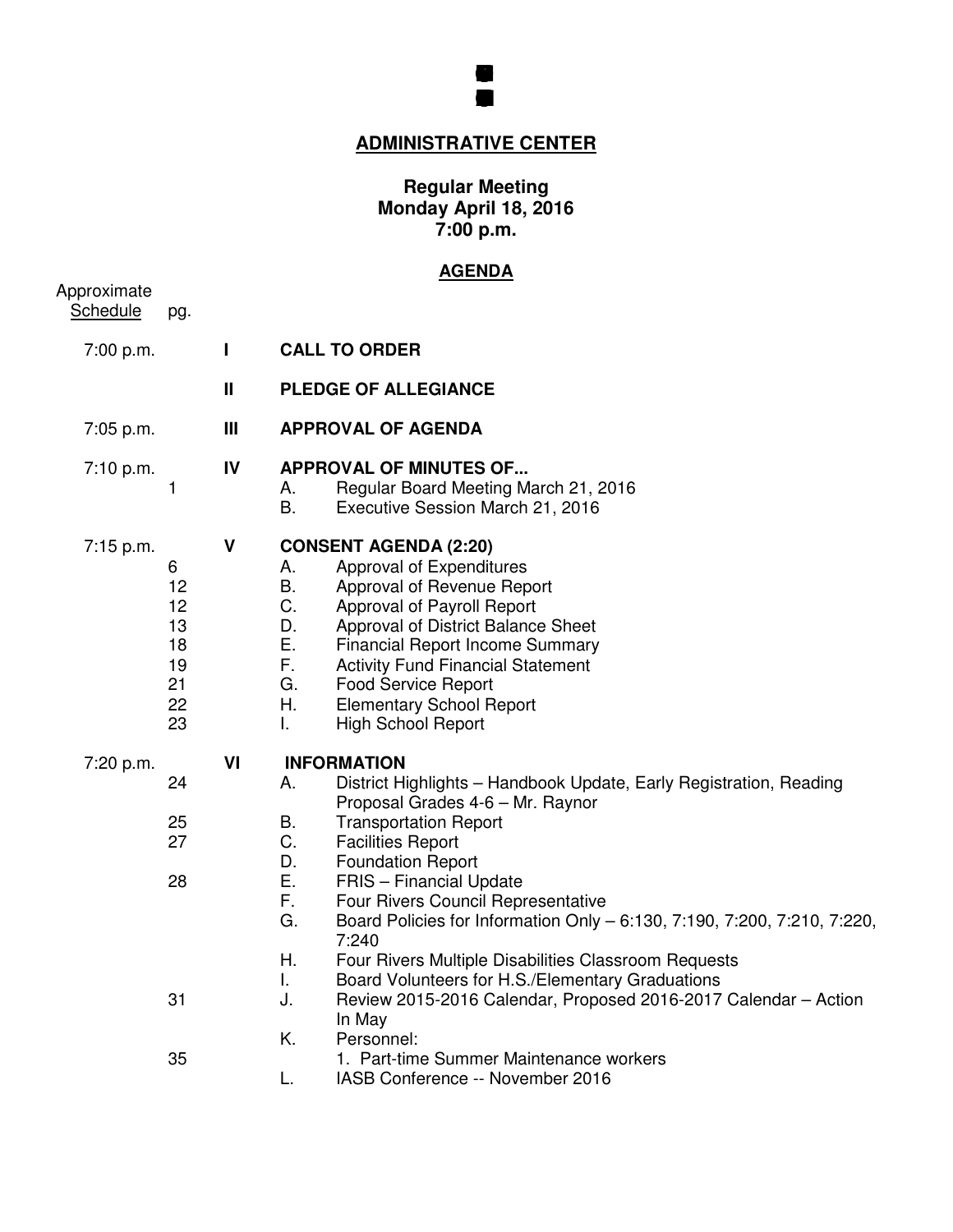| 36<br>41<br>55                                      |      | IVI.<br>PUDIIC SCNOOI RECOGNITION FY 2016<br>N.<br>Greenfield-Northwestern Coop Discussion<br>Greenfield-Northwestern Winter Coop Revenue/Expense Report<br>O.<br>P.<br><b>Reciprocal Reporting Agreement</b>                                                                                                                                                                                                                                                                                                                                                                                                                                                                                                                                                                                                                                                                                                                                                                                                                                                                                                                                                                                                                                                                    |
|-----------------------------------------------------|------|----------------------------------------------------------------------------------------------------------------------------------------------------------------------------------------------------------------------------------------------------------------------------------------------------------------------------------------------------------------------------------------------------------------------------------------------------------------------------------------------------------------------------------------------------------------------------------------------------------------------------------------------------------------------------------------------------------------------------------------------------------------------------------------------------------------------------------------------------------------------------------------------------------------------------------------------------------------------------------------------------------------------------------------------------------------------------------------------------------------------------------------------------------------------------------------------------------------------------------------------------------------------------------|
| 7:50 p.m.                                           | VII  | <b>OPPORTUNITY FOR CITIZENS TO SPEAK**</b>                                                                                                                                                                                                                                                                                                                                                                                                                                                                                                                                                                                                                                                                                                                                                                                                                                                                                                                                                                                                                                                                                                                                                                                                                                       |
| 7:55 p.m.                                           | VIII | <b>EXECUTIVE SESSION</b><br>For the purpose of considering the appointment, employment,<br>Α.<br>compensation, discipline, performance, or dismissal of specific<br>employees or any other issues that may be properly considered under<br>executive session rules.                                                                                                                                                                                                                                                                                                                                                                                                                                                                                                                                                                                                                                                                                                                                                                                                                                                                                                                                                                                                              |
| 8:20 p.m.<br>64<br>65<br>66<br>67<br>68<br>70<br>24 | IX   | <b>ACTION ITEMS</b><br>A.<br>Personnel:<br>1. Authorize Superintendent to Post for Part-time Summer Maintenance<br>2. Accept Resignation of Director of Transportation - Sam Walden<br>3. Reassign Ron Plogger as Director of Transportation and Maintenance<br>4. Accept Resignation of Elementary Custodian - Patty Fanning<br>5. Authorize superintendent to post elementary custodian position<br>6. Approve HS and JH Track Volunteer Coach – Jeff Moore<br>В.<br>Approve Bids (Bread, Milk, Refuse Collection)<br>C.<br>Approve IHSA/IESA Renewals<br>D.<br>Resolution Authorizing the Abatement of Working Cash Fund in the<br>amount of \$200,000 to the Education Fund<br>Е.<br>Appoint Four Rivers Council Representative and Alternate<br>F.<br>Authorize Board Members, Superintendent, and/or Other District Staff<br>to Attend the IASB Conference in Chicago in November 2016<br>G.<br>Consideration and action upon Facilities Report<br>Η.<br>Consideration and action upon Greenfield-Northwestern Coop Discussion<br>L.<br>Consideration and action upon Four Rivers Multiple Disabilities<br><b>Classroom Request</b><br>Consideration and Action upon Reciprocal Reporting Agreement<br>J.<br>Κ.<br>Consideration and Action on Elementary Reading Proposal |
| 9:00 p.m.                                           | XI   | <b>CORRESPONDENCE</b>                                                                                                                                                                                                                                                                                                                                                                                                                                                                                                                                                                                                                                                                                                                                                                                                                                                                                                                                                                                                                                                                                                                                                                                                                                                            |
|                                                     | XII  | <b>OTHER BUSINESS</b>                                                                                                                                                                                                                                                                                                                                                                                                                                                                                                                                                                                                                                                                                                                                                                                                                                                                                                                                                                                                                                                                                                                                                                                                                                                            |

M. Public School Recognition FY 2016

## **ANNOUNCEMENTS:**

April 30-2-3:30 p.m.-Promenade-Greenfield Square, Prom-Lewis & Clark Community College, After-Prom-Elementary Rug Gym

- May 14-Art Fair-Elementary 9:00-10:40 a.m.
- May 19-Academic Awards Night-HS Auditorium 7:00 p.m.
- May 28-Alumni Banquet-First Baptist Church
- May 22-Baccalaureate-3:00 p.m., United Methodist Church
- May 30-Memorial Day-No School
- May 26-Early Dismissal-last day for students
- May 26-8<sup>th</sup> Grade Graduation-7:00 p.m.
- May 27-Teacher Institute

May 27-High School Graduation-7:30 p.m.